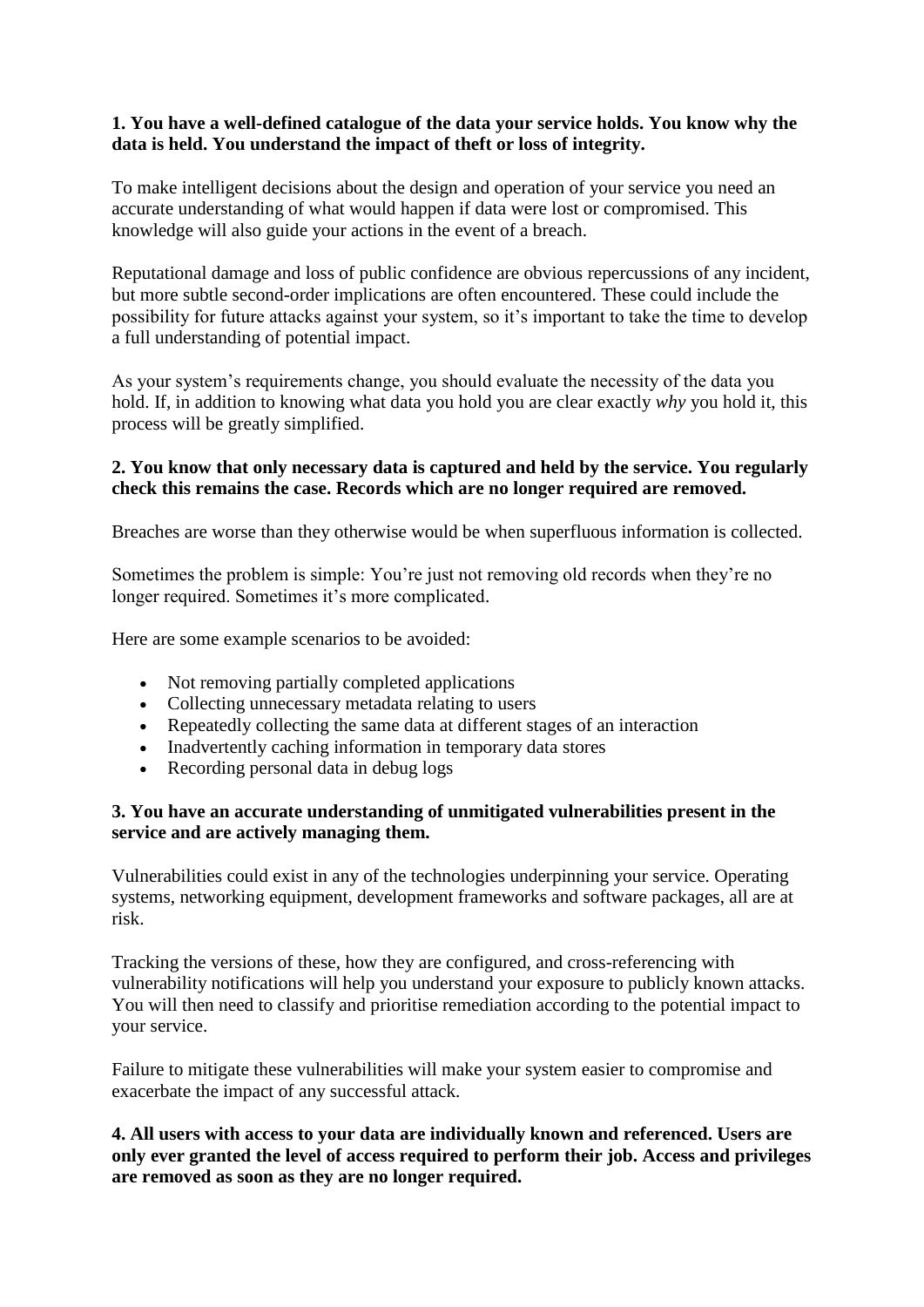In order to control and audit access to data you need to identify and authenticate every user. When people move jobs it's easy to overlook the need to remove permissions they no longer need.

Over time this can undermine carefully planned 'separation of duties' controls as users may find they retain sufficient privileges to act as both parties in a scenario which should require two individuals to collaborate.

### **5. All users with administrative access to your service are known. Strong authentication and access control is in place for them.**

Depending on the service management and hosting models for your service, a large number of people could be in a position to access your bulk data stores, whilst avoiding some of the controls which are in place for normal users.

Privileged access may entail logical access to the service, for example through the configuration of operating systems and deployed software packages. But, it could also mean physical access to infrastructure.

Individuals with this degree of access need to be uniquely identified and authenticated with a high degree of confidence.

# **6. All external dependencies (e.g. third-party contractors) which the security of your service and data relies upon are known. Suppliers are vetted against defined security requirements, supported by contractual arrangements.**

Suppliers who operate a service, or part of a service, are often targeted by attackers because of their access privileges. You should understand the implications of your suppliers' access being compromised and manage this effectively through your contract with them.

It is important that you explain your security requirements to your suppliers in a meaningful way, *as well as* ensuring that their contractual obligations reflect your requirements.

#### **7. You have an audit trail of access to data, supplemented by an active audit plan.**

An accurate record of which individuals accessed which data records at a given time should be captured to support an effective audit function.

It should not be possible for anyone to modify the audit record in a bid to hide the fact that they have accessed certain records. Automated alerts should be raised in response to sensitive events, such as bulk export of data or suspicious queries (such as a user accessing a record where there is no related case working ticket).

**8. No known vulnerable surfaces are exposed at the edges of your service. Vulnerabilities in third-party software are mitigated. Custom software - such as web applications - is subject to testing for common vulnerabilities before handling live data. Continuous testing confirms that all of this remains true.**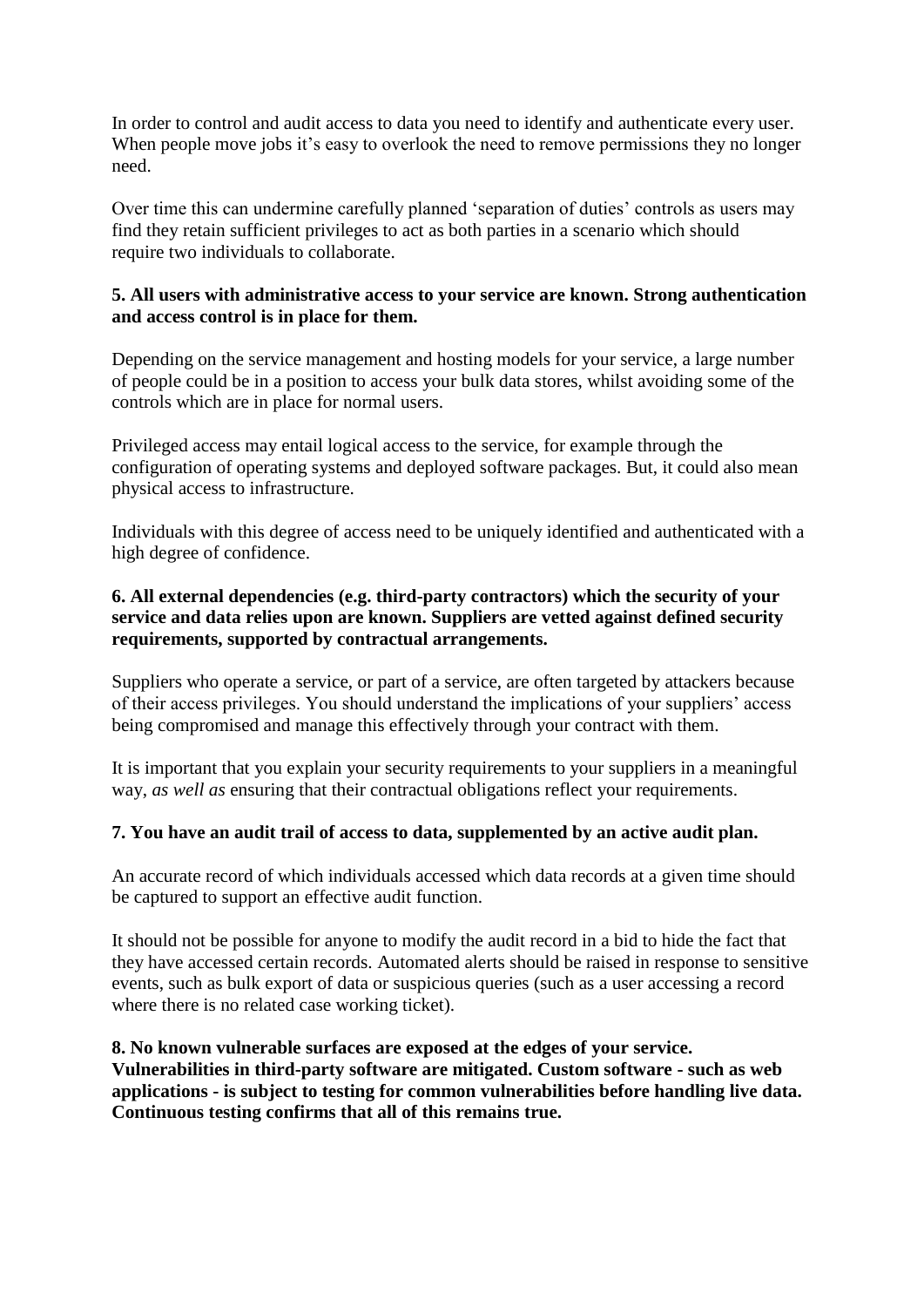The vulnerabilities which an attacker can reach first are those exposed by the external interfaces of your service. Typically, these external components would be web applications, but you'll need to consider what they are in relation to your own data set or system.

Unmitigated vulnerabilities in web servers, web frameworks, third-party libraries and custom code are often easy to find and compromise using widely available, low-skill tools. If these components have access to your data set, that data is likely to be compromised when the components are exploited.

Commodity software components are easily tested for well-known vulnerabilities using vulnerability scanning tools. Custom software - such as your web applications - can also be tested. Using widely available tools it's easy to check for common vulnerabilities such as SQL injection, cross-site scripting, and cross-site request forgery.

## **9. No unsupported software is present in your service and its underlying infrastructure.**

Software that is no longer supported will not receive security patches in the event that vulnerabilities become known. This means it will likely be difficult, or impossible, to mitigate any issues that are found.

We recommend that no 'out of support' software be used across your entire software stack for the components protecting the data. This recommendation applies to operating systems, infrastructure firmware and software packages on devices that handle or protect the data in question.

# **10. Basic attacks against your service would be noticed through proactive monitoring and handled through a measurable, tested, incident response process. Assume that some attacks would be successful and ensure you would detect them.**

Basic attacks that could be launched by relatively unskilled attackers using widely available tools should be detected by the team operating the service, categorised according to severity, and responded to through a well-known and well-drilled process.

The sort of attacks we would consider 'basic' are:

- attempted DDoS attacks
- attempts to brute force user, service or administrator credentials
- attempts to insert malicious content into a text input field in a web form (SQL injection, cross-site scripting, cross-site request forgery)

It is good practice to test your own services for weaknesses using widely available tools and to find out if the team monitoring or operating the service detected your activities.

Plans should be in place to react to attacks against your service. System operators need to know what action to take, what they *are* authorised to do, and what decisions they would need to escalate.

**11. An automatic alert would be raised in response to an atypical attempt to access bulk data. These attempts should include unusual queries, attempted large scale exports of data and administrator access to data.**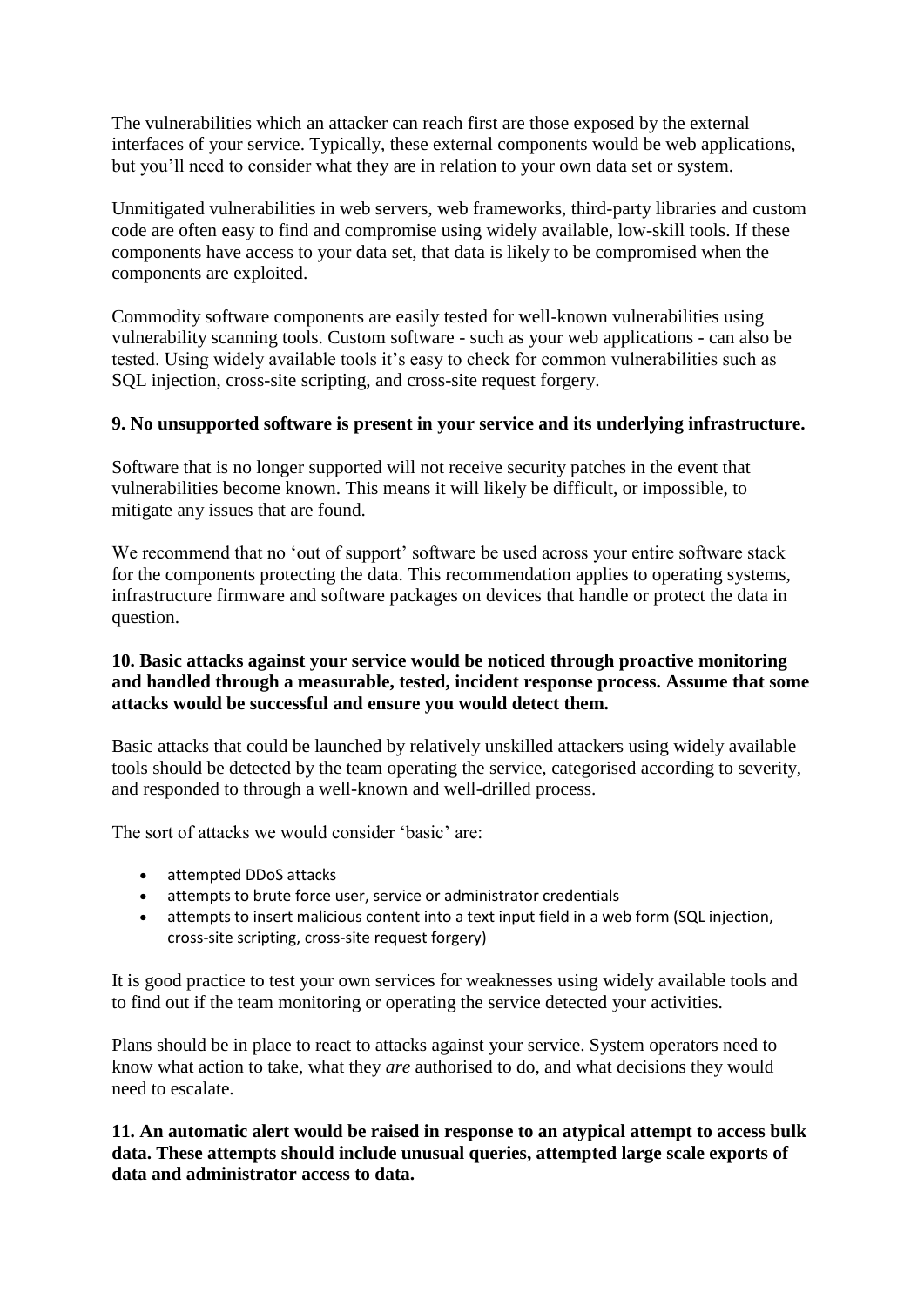Having a good understanding of what 'normal' looks like for your service will help you detect the abnormal.

Depending on a user's level of authorisation and usual behaviour, queries to export large amounts of data might be entirely above board. For others this behaviour may be abnormal, and should therefore be noticed *and acted upon*.

Since administrators should have no need to access data, any administrator doing so should cause an alarm to be triggered.

# **12. All interfaces to your service are well-defined. None allows for arbitrary queries of the data.**

If there is no function which enables users to retrieve large data sets, such functionality cannot be abused in the event of a compromise.

When building systems there's often a desire to incorporate functions allowing users with the appropriate skills to handcraft queries and run them against the data set.

These interfaces are often prone to errors in implementation, allowing actions that were not intended. They also undermine any layered controls present in the design of the system, as they act as a bypass for the layered approach.

If there is a legitimate business requirement for an individual to have the ability to run arbitrary queries, this should be considered a privileged role, only enabled in conjunction with access logging and audit of the user's activity.

#### **13. User access to bulk data held by the service is rate-limited.**

To avoid abuse of user access to data, or to limit the impact of a compromised account, it is advisable to apply reasonable constraints to the number of records a user is able to access, within a given period.

For example, in a case-working scenario you could limit the number of records a user can access in a shift period to a number marginally higher than the most efficient worker could manage to review within a shift period.

Similarly, if a function exists to search data sets by certain fields, then the search results should be limited to a reasonable number, based on normal expected use.

#### **14. A spear-phishing attack against an administrator's email account, or an attack through their web browser, will not yield administrative access to the service using a single exploit.**

The goal here is to mitigate the most common attack vectors used against system administrators.

If administrators use the same device or account to open their email, browse the internet, *and* administer the service, a successful attack against them would give the attacker administrative access to the service.